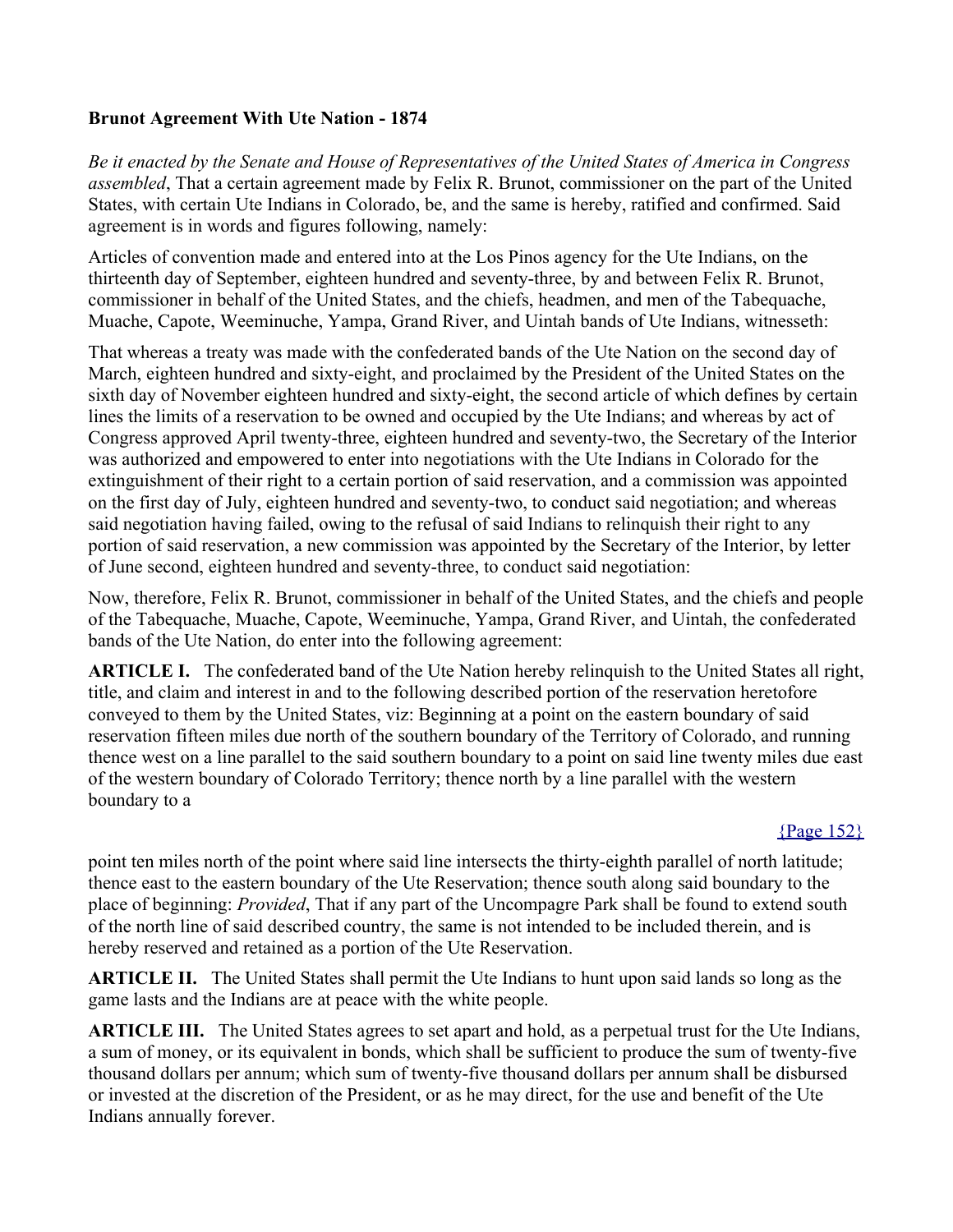**ARTICLE IV.** The United States agrees, so soon as the President may deem it necessary or expedient, to erect proper buildings and establish an agency for the Weeminuche, Muache, and Capote bands of Ute Indians at some suitable point, to be hereafter selected, on the southern part of the Ute Reservation.

**ARTICLE V.** All the provisions of the treaty of eighteen hundred and sixty-eight not altered by this agreement shall continue in force; and the following words, from article two of said treaty, viz: "The United States now solemnly agrees that no persons, except those herein authorized to do so, and except such officers, agents, and employees of the Government as may be authorized to enter upon Indian reservations in discharge of duties enjoined by law, shall ever be permitted to pass over, settle upon, or reside in the territory described in this article, except as herein otherwise provided," are hereby expressly re-affirmed, except so far as they applied to the country herein relinquished.

**ARTICLE VI.** In consideration of the services of Ouray, head-chief of the Ute Nation, he shall receive a salary of one thousand dollars per annum for the term of ten years, or so long as he shall remain headchief of the Utes and at peace with the people of the United States.

**ARTICLE VII.** This agreement is subject to ratification or rejection by the Congress of the United States and of the President.

[SEAL.]

**FELIX R. BRUNOT,** *Commissioner*

Attest:

THOMAS K. CREE, *Secretary*. JAMES PHILLIPS, M. D., JOHN LAWRENCE, *Interpreters*.

[Here follows the signature of Ouray, principal chief, and others.]

SEC. 2

That the Secretary of the Treasury shall issue, set apart, and hold, as a perpetual fund, in trust for the Ute Indians, a sufficient amount of five-per-centum bonds of the United States, the interest on which shall be twenty-five thousand dollars per annum; which interest shall be paid annually, as the President of the United States may direct, for the benefit of said Indians.

SEC. 3

That the Secretary of the Treasury shall cause to be paid to Ouray one thousand dollars, as the first installment due him annually, so long as he shall be chief of said Ute Indians; and there is hereby appropriated, out of any money in the Treasury not otherwise appropriated, one thousand dollars for that purpose.

Approved, April 29, 1874.

<sup>a</sup> Ute legislation.—The agreement contained in this act is supplemented by a subsequent agreement contained in the act of June 15, 1880, ch. 223, post, p. 180, amended by the act of March 1, 1883, post, p. 216, abolishing the Ute commission and making other modifications.

By the act of May 1, 1888, ch. 213, 25 Stat., 133, a commission was provided to enter into negotiations with the Ute for a cession of their reservation in Colorado. The agreement proposed by